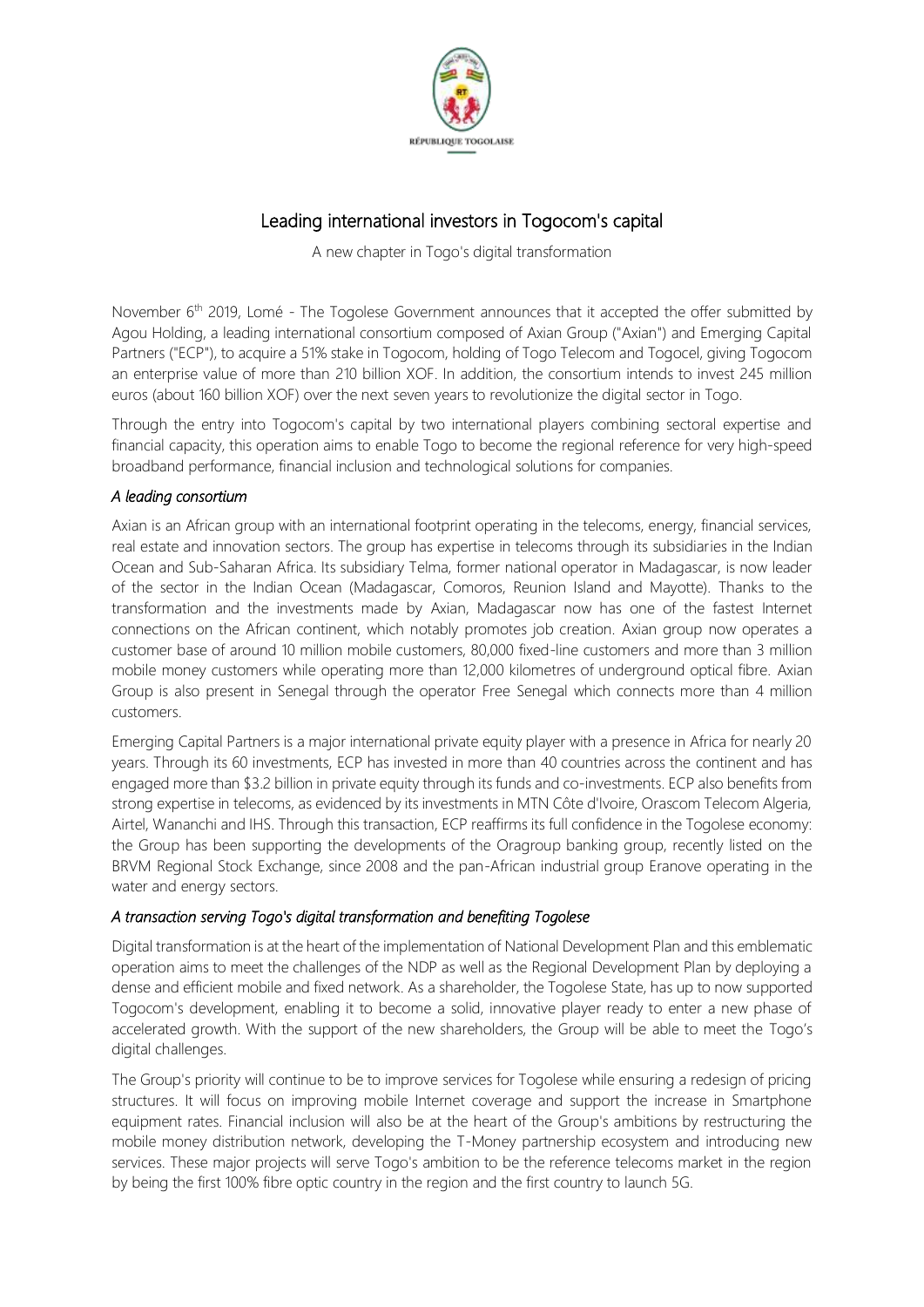### *An ambitious strategic plan to support this transformation over the next seven years*

- Investment of nearly 245 million euros (160 billion XOF) to prepare Togocom's network for the digital challenges of the future: improving international connectivity, strengthening land transport, and increasing the size of the very high-speed fibre and mobile access network.
- Introduction of new technologies to support the digitisation of Togo: platforms for easy access to content providers, solutions for e-Administration, unified communication tools for the private sector, IoT solutions on the 5G network for the logistics (including harbour), mining and communications sectors.
- Rationalisation and implementation of best practices such as training and skills development for Togocom teams, implementation of distribution channel synergies, performance management and information system security.
- Alignment with international service quality standards, in particular on network coverage, Internet speed performance, customer service efficiency, proximity of the distribution network and availability of products and services

# *Building future together with Togocom's teams*

Togocom's employees who work daily to provide quality service to Togolese are at the heart of the group's successes and will be key to its future success. Therefore? the consortium intends to capitalize on their expertise and know-how to successfully carry out this strategic project. It will be based on the reorganisation of Togocom's teams, which was carried out in 2018 with a view to achieving operational efficiency and adapting to market developments. To support this growth project, the consortium intends to support the skills development of the teams and deploy several measures to strengthen resources for growth activities, transfer of know-how, training, international mobility and an incentive compensation policy. Therefore, the consortium intends to rely on their expertise and know-how to successfully carry out this transformation project. An ambitious plan will be deployed to mobilize Togocom's teams and will be based on several elements: strengthening teams on growing activities, know-how transfer, training, international mobility and an incentive compensation policy.

# *A state-of-the-art bidding process*

This operation completes a privatisation process announced in 2018 when the Government's digital roadmap was presented. In the context of a competitive call for tenders, several international players have expressed their interest in providing financial support and expertise to Togocom's development. After an in-depth study, the Government selected the consortium that it considered most likely to bring Togocom's long-term ambition to the benefit of all Togolese. For this operation, the Government mandated leading international advisors, namely the investment bank Lazard Frères and the law firm Jones Day.

### *Togo, a catalyst for attracting international investors*

The consortium is willing to invest €245 million in Togocom's development which reflects its confidence in the Togolese economic and regulatory environment. This materializes the attractiveness of Togo's business climate as evidenced by the World Bank's *Doing Business 2020* report, which ranks Togo as the country with the best business climate in West Africa. Thanks to the political will of President Faure Gnassingbé, Togo has in recent years pursued a policy of structural reform with a view to establishing a regulatory and institutional framework conducive to international financial operations and investment. Togo is one of the top 3 countries that have carried out the most reforms in the world since 2014 and has moved up 4059 places over the past two years in the World Bank's ranking.

Mrs Cina Lawson, Minister of Posts, the Digital Economy and Technological Innovation, stated: *"This major operation marks a crucial step in the government's digital roadmap. It will enable us to become the reference market for telecoms in the region and consolidate our leadership in digital transformation. Thanks to the support of these new shareholders, Togocom will accelerate its development to benefit all Togolese, companies and our national reputation."*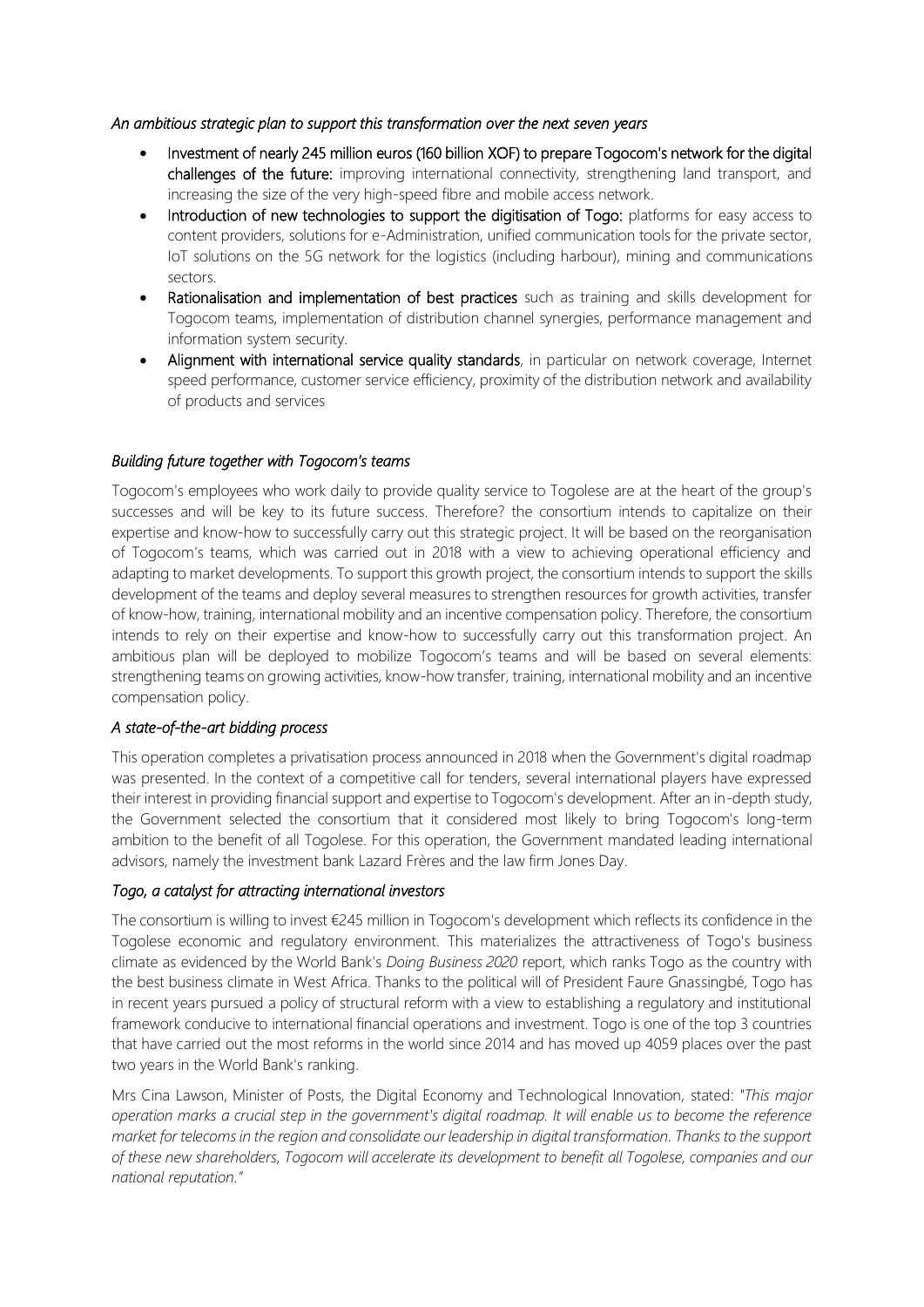Mr Sani Yaya, Minister of Economy and Finance added: *"Thanks to the structural reforms led by the President of the Republic and the improvement of the business climate, Togo has become one of the most attractive countries in the region for international investment. This is evidenced by the consortium's long-term commitment through an investment of 245 million euros to support Togocom's development. This significant investment will catalyze the country's digital transformation and support the growth of our economy."*

Mr Vincent Le Guennou, Co-CEO of ECP concludes: "T*his investment reinforces ECP's vocation to promote the emergence of African champions in sectors of activity that are strategic for the development of African economies. With its vast experience investing in the telecommunications sector, ECP is making a strong contribution to Togocom's development and to Togo's digital transformation."*

#### \*\*\*\*\*\*\*\*\*\*\*\*\*\*\*\*\*\*\*\*\*\*\*\*\*\*\*\*

Media contacts

For the Togolese Republic:

Press Office of the Ministry of Posts, the Digital Economy and Technological Innovation

+228 22 21 25 28 // +228 22 20 44 24

[presse@numerique.gouv.tg](mailto:presse@numerique.gouv.tg)

-

-

For Togocom:

# Brunswick

| Hugues Boëton              | Ariane Vitou      |
|----------------------------|-------------------|
| +33 6 79 99 27 15          | +33 6 01 22 64 15 |
| togocom@brunswickgroup.com |                   |
|                            |                   |
| For Axian Group:           |                   |
| Jean-Denis Boudot          |                   |

+261 34 07 042 70

[Jean-denis.boudot@axian-group.com](mailto:Jean-denis.boudot@axian-group.com)